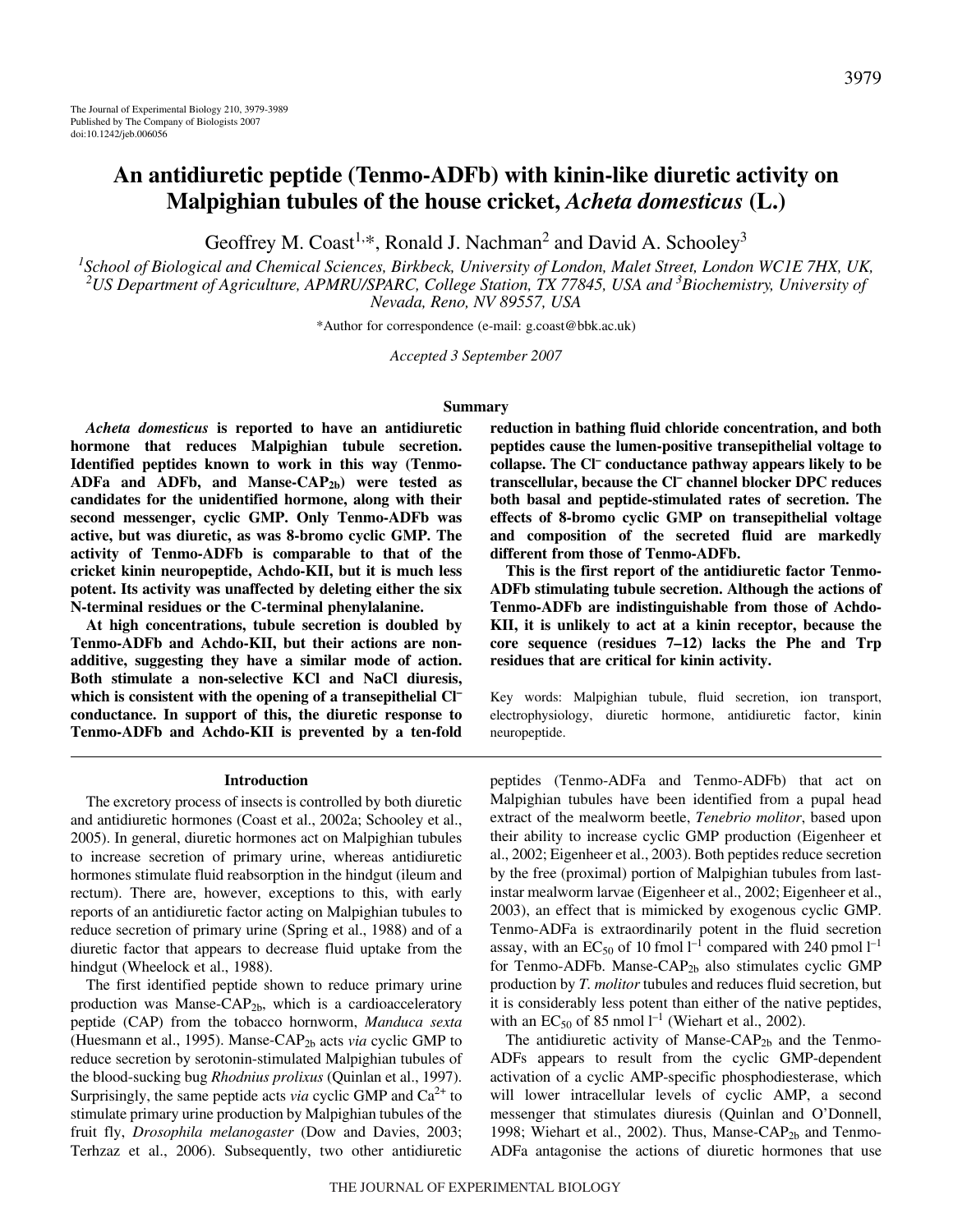cyclic AMP as a second messenger, namely serotonin in *R. prolixus* and a corticotropin-releasing factor (CRF)-related peptide (Tenmo-DH37) in *T. molitor* (Quinlan and O'Donnell, 1998; Quinlan et al., 1997; Wiehart et al., 2002). Tenmo-ADFa has also been shown to act *via* cyclic GMP in inhibiting fluid secretion and ion  $(Na^{+}, K^{+}$  and  $Cl^{-})$  transport by Malpighian tubules of the yellow fever mosquito, *Aedes aegypti* (Massaro et al., 2004), possibly by reducing  $Na^+/K^+/2Cl^-$  cotransport across the basal membrane, which is known to be activated by cyclic AMP (Hegarty et al., 1991).

The first report of an antidiuretic hormone acting on Malpighian tubules came from the observation that haemolymph from dehydrated house crickets (*Acheta domesticus*) reduced primary urine production, whereas haemolymph from rehydrated insects had the opposite effect (Spring et al., 1988). Additionally, neurosecretory material was lost from corpora cardiaca of dehydrated crickets, which is consistent with the release of an antidiuretic hormone. A factor that reduced Malpighian tubule secretion was partially purified from a methanolic extract of the corpora cardiaca but was not further characterised (Spring et al., 1988). We have therefore tested those peptides that have been shown to reduce primary urine production (Manse-CAP<sub>2b</sub>, Tenmo-ADFa and Tenmo-ADFb) for effects on cricket Malpighian tubules. Of the peptides tested, only Tenmo-ADFb was active, but it had diuretic rather than antidiuretic activity. Here, we describe the actions of Tenmo-ADFb on cricket tubules and present results from an initial structure/activity study using N-terminal and Cterminal deleted analogues. We show that the actions of Tenmo-ADFb resemble those of the diuretic/myotropic *A. domesticus* kinins (Achdo-Ks), although it most likely acts at a different receptor.

### **Materials and methods**

### *Insects*

Crickets were reared according to methods described previously (Clifford et al., 1977) and were maintained at 28°C under a 12 h:12 h light:dark regime. They were fed a diet of wheat germ and ground cat food, with water provided *ad libitum*. The donor insects used in the current study were adult females aged between 7 and 14 days.

### *Fluid secretion assay*

The 'Ramsay assay' used to measure fluid secretion by cricket Malpighian tubules has been described in detail elsewhere (Coast, 1988). Briefly, single tubules are transferred to small  $(5 \mu I)$  drops of saline beneath water-saturated paraffin oil. The saline used differed from that employed in earlier studies in that the  $K<sup>+</sup>$  concentration was increased at the expense of Na<sup>+</sup> from 8.6 mmol  $l^{-1}$  to 25.5 mmol  $l^{-1}$ , which supports a higher rate of secretion by kinin-stimulated tubules (G.M.C., unpublished observation). The composition of the saline was as follows (in mmol  $l^{-1}$ ): NaCl, 100; KCl, 8.6; CaCl<sub>2</sub>, 2; MgCl<sub>2</sub>, 8.5; NaHCO<sub>3</sub>, 2.1; KHCO<sub>3</sub>, 1.9; KH<sub>2</sub>PO<sub>4</sub>, 4; KOH, 11; proline, 10; glucose, 24; Hepes (*N*-2-hydroxyethylpiperazine-*N*'2ethanesulphonic acid), 25; pH adjusted to 7.2 with 1 mol  $l^{-1}$ NaOH. After a 40 min equilibration period, the bathing fluid was changed and secreted droplets removed with a fine glass rod. Thereafter, secreted droplets were removed at 15–45 min intervals before and after challenging the tubules with test compounds dissolved in fresh saline. Droplets of secreted fluid were allowed to sink onto the non-wettable base of the Petri dish and their diameter (*d*) measured using an ocular micrometer. Droplet volume (picolitres; pl) was calculated as  $(\pi d^3)/6$ , and the rate of secretion (pl  $mm^{-1}$  min<sup>-1</sup>) obtained by dividing the volume by the collection period (min) and by the length of tubule (mm) within the drop of bathing fluid. Unless otherwise stated, results are presented either as the rate of secretion or as diuretic activity ( $\Delta$  pl mm<sup>-1</sup> min<sup>-1</sup>), which is defined as the difference between rates of secretion measured before and after challenging tubules with secretagogues.

## *Secreted fluid analysis*

Secreted fluid droplets were collected under water-saturated paraffin oil using the Ramsay assay. Samples collected over 30 min intervals before and after adding test compounds to the bathing fluid were transferred by micropipette to a second Sylgard-lined Petri dish containing water-saturated paraffin oil for analysis using ion-selective microelectrodes (Coast et al., 2001; Ianowski and O'Donnell, 2004). Separate experiments were performed for the measurement of secreted fluid pH and  $Cl^-$ , and for Na<sup>+</sup> and K<sup>+</sup>, which were analysed in the same samples. Measurements of pH and Cl<sup>-</sup> were made within 5 min of droplet collection, and  $Na^+$  and  $K^+$  within 20 min.

The pH electrodes were prepared using hydrogen ion exchange resin (IE 010; World Precision Instruments, Sarasota, FL, USA) and were backfilled with  $0.5 \text{ mol} \, \text{l}^{-1}$  citric acid containing 10 mmol  $l^{-1}$  NaCl adjusted to pH 6.0. The reference electrode was filled with 3 mol  $l^{-1}$  KCl. The K<sup>+</sup> electrodes were based on  $K^+$  ionophore I, cocktail A (Fluka, Buchs, Switzerland), and backfilled with 500 mmol  $l^{-1}$  KCl. Sodium electrodes were based on Na<sup>+</sup> ionophore II, cocktail A (Fluka), and backfilled with 500 mmol  $l^{-1}$  NaCl. For both  $K^+$  and Na<sup>+</sup> measurements, the reference electrode was filled with 1 mol  $I^{-1}$ LiCl. Chloride-sensitive electrodes were based on the Corning Cl– exchanger 477913 (IE-173; World Precision Instruments) and backfilled with  $0.5 \text{ mol } l^{-1}$  KCl. The tip and shank of the reference electrode was filled with 3 mol  $l^{-1}$  sodium acetate, and 3 mol  $l^{-1}$  KCl was used to fill the shaft (Wright and O'Donnell, 1992). The electrodes were connected *via* Ag/AgCl half-cells to a high impedance electrometer (F-223A; World Precision Instruments), which was connected in turn to a data acquisition system (Datacan V; Sable Systems, Henderson, NV, USA).

Calibration solutions for pH microelectrodes were prepared by titration of a standard reference buffer (pH 7.0; Thermo Russell, Fife, Scotland, UK) with 1 mol  $l^{-1}$  HCl or 1 mol  $l^{-1}$ NaOH to give solutions encompassing the range pH 6 to pH 8. Potassium electrodes were calibrated in mixed solutions of 200 mmol  $l^{-1}$  KCl and 200 mmol  $l^{-1}$  NaCl, whereas Na<sup>+</sup> electrodes were calibrated in mixed solutions of  $200$  mmol  $l^{-1}$ NaCl and  $200$  mmol  $l^{-1}$  LiCl. Potassium is known to interfere with Na<sup>+</sup> measurements and this was corrected for as previously described (Ianowski and O'Donnell, 2004). Chloride electrodes were calibrated in 20–200 mmol  $l^{-1}$  KCl. Reference and ionselective electrodes were positioned in secreted fluid droplets or calibration solutions beneath water-saturated paraffin oil, and the potential recorded once it had stabilised (after about 30 s). Electrodes were deemed acceptable if the calibration curve was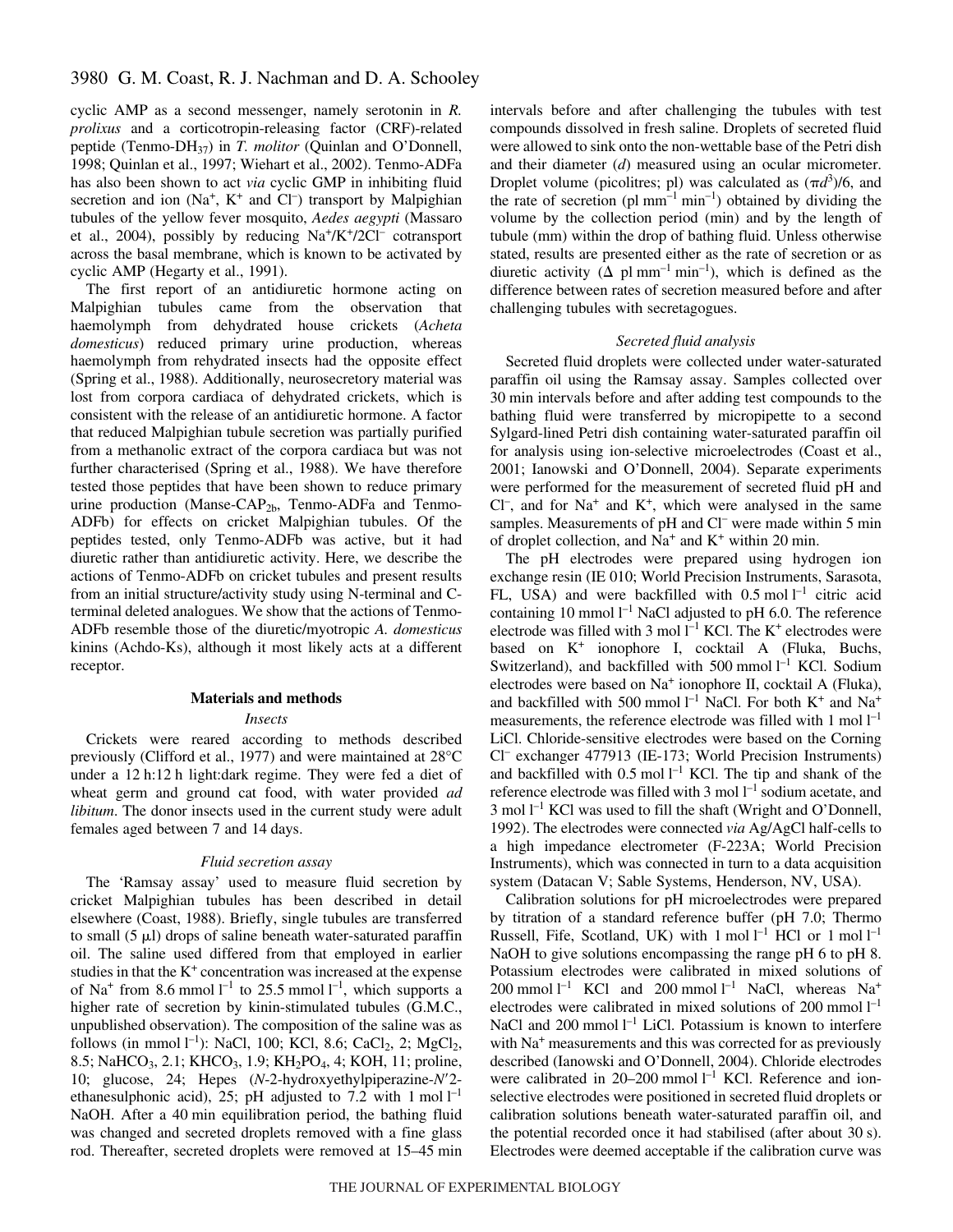## *Measurement of transepithelial and basolateral membrane voltages*

 $\geq 52$  mV (Na<sup>+</sup>),  $\geq 54$  mV (K<sup>+</sup>),  $\geq 54$  mV (Cl<sup>-</sup>) or  $\geq 56$  mV (H<sup>+</sup>).

Isolated Malpighian tubules were anchored at each end within slits cut into a small block of Sylgard mounted in a custom-built chamber. Writhing movements of the tubule were restricted by putting it under slight tension. This allowed stable recordings of both transepithelial and intracellular voltages from the midportion of the tubule. The chamber  $(\sim 250 \,\mu\text{J}$  volume) was perfused at 1 ml min<sup>-1</sup> with the same saline that was used in the diuretic assay. Perfusion was stopped prior to the addition of test compounds and then restarted to wash-off. Microelectrodes (20–40 M $\Omega$  resistance when filled with 3 mol l<sup>-1</sup> KCl) were drawn from 1 mm o.d. filament glass tubing (GC100F-75; Clark Electromedical Instruments, Pangbourne, UK) using a vertical pipette puller (PUL-100; World Precision Instruments). After backfilling with 3 mol  $l^{-1}$  KCl, they were connected to a highimpedance electrometer (M-707A; World Precision Instruments) *via* an Ag/AgCl half-cell, the circuit being completed through a KCl reference electrode (DRIREF-450; World Precision Instruments) placed in the perfusion chamber. Basal membrane  $(V<sub>b</sub>)$  and transepithelial voltages  $(V<sub>t</sub>)$  were measured in the main tubule segment close to where it was anchored into the Sylgard. Microelectrodes were advanced at an oblique angle using an hydraulic micromanipulator (MMO-203; Narishigi, Tokyo, Japan) until a sudden jump in potential indicated the basal membrane of a principal cell had been impaled. Recordings of  $V<sub>b</sub>$  were accepted if the potential remained stable ( $\pm 2$  mV) for >30 s and returned to 0 $\pm 2$  mV after withdrawal of the electrode. Similar criteria were adopted when recording  $V_t$  after the microelectrode had been advanced through the apical membrane into the tubule lumen. Results were recorded digitally using a data acquisition system (Datacan V; Sable Systems). Recordings of  $V_t$  were paused during insertion of the microelectrode into the lumen, which was readily seen as a positive jump in potential.

### *Measurement of myotropic activity*

Insect kinins have been shown to stimulate the contractile activity of the hindgut in cockroaches [*Leucophaea maderae* (Holman et al., 1986)], houseflies [*Musca domestica* (Coast et al., 2002b), *A. aegypti* (Veenstra et al., 1997) and *R. prolixus* (Te Brugge and Orchard, 2002)], which may assist the excretory process. Tenmo-ADFb and Achdo-KII were therefore tested for myotropic activity on cricket hindgut. Insects were killed by decapitation and the abdomen opened along its entire length with a mid-ventral incision. The hindgut was dissected free of tracheae and Malpighian tubules and severed just anterior to the junction of the ileum with the colon. A fine thread was tied around the short portion of ileum remaining, and the terminal abdominal segment with the hindgut attached was then cut free of the remainder of the body. The isolated hindgut (colon and rectum) was transferred to a shallow chamber (volume  $\sim$ 1 ml) fashioned from Sylgard and secured in place with a fine minutin pin through the cuticle of the terminal segment. The thread attached to the anterior hindgut was secured to a  $10\text{ g}$  force transducer (WPI FORT10) coupled to a Sable Systems CP302 preamplifier. The output was recorded on a strip chart recorder or digitally using Datacan V (Sable Systems). The chamber containing the isolated hindgut was perfused continuously at  $1 \text{ mil min}^{-1}$  with cockroach hindgut saline (Cook and Holman, 1978), which, in contrast to the cricket saline used for the diuretic assay, supported regular spontaneous contractile activity. Peptides dissolved in 1 ml saline were added to the preparation by switching the perfusate between normal saline and the test solution. The peptide was immediately washed off by perfusing with normal saline after the delivery of 1 ml of the test solution.

## *Peptide synthesis*

The synthesis of Tenmo-ADFa, Tenmo-ADFb and Manse-CAP2b has been described elsewhere (Eigenheer et al., 2002; Eigenheer et al., 2003; Nachman and Coast, 2007). The Tenmo-ADFb analogs were synthesised *via* Fmoc methodology on Rink Amide resin (Novabiochem, San Diego, CA, USA) using Fmocprotected amino acids (Advanced Chemtech, Louisville, KY, USA) on an ABI 433A peptide synthesiser (Applied Biosystems, Foster City, CA, USA) under previously described conditions (Nachman et al., 1997). Crude products were purified on a Waters  $C_{18}$  Sep-Pak cartridge and a Delta-Pak  $C_{18}$  reversephase column  $(8\times100$  mm, 15 mm particle size, 100 Å pore size) on a Waters 510 HPLC controlled with a Millennium 2010 chromatography manager system (Waters, Milford, MA, USA) with detection at 214 nm and run at ambient temperature. Solvent A was 0.1% aqueous trifluoroacetic acid (TFA), and Solvent B was 80% aqueous acetonitrile containing 0.1% TFA. The initial solvent consisted of 20% B and was followed by the Waters linear program to  $100\%$  B over 40 min with a flow rate of 2.0 ml min<sup>-1</sup>. The Delta-Pak  $C_{18}$  retention times were: ADFb[2-13], 15.0 min; ADFb[7-13], 12.5 min; ADFb[8-13], 9.0 min; ADFb $[1-12]$ , 8.5 min. Most of the peptides were further purified on a Waters Protein Pak I125 column (7.8×300 mm) (Milligen Corp., Milford, MA, USA). Peptides were eluted under isocratic conditions, with the solvent consisting of 80% acetonitrile containing 0.01% TFA and with a flow rate of  $2.0 \text{ ml min}^{-1}$ . Retention times on the Waters Protein Pak column were: ADFb[2–13], 10.5 min; ADFb[7-13], 8.0 min; ADFb[1-12], 10.0 min. Amino acid analysis was carried out under previously reported conditions (Nachman et al., 1997) and was used to quantify the peptide and to confirm its identity. It resulted in the following analyses: ADFb[2–13]: Asp[1.0], Phe[1.0], Gly[2.3], His[1.2], Ile[0.8], Lys[0.9], Tyr[2.0]; ADFb[7–13]: Phe[1.0], Gly[0.9], His[1.0], Ile[0.9], Lys[0.9], Pro[0.9], Tyr[1.3]; ADFb[8–13]: Phe[1.0], Gly[1.1], His[0.7], Ile[0.7], Pro[1.1], Tyr[0.9]; ADFb[1–12]: Asp[1.6], Gly[1.9], His[1.0], Ile[0.9], Lys[1.0], Ser[1.0], Tyr[2.0]. The identities of the peptide analogues were confirmed *via* MALDI-TOF-MS on a Kratos Kompact Probe MALDI-TOF MS machine (Kratos Analytical, Ltd, Manchester, UK) with the presence of the following molecular ions  $(M+H^+)$ : ADFb[2–13], 1397.0 [M+H+]; ADFb[7–13], 860.9 [M+H+]; ADFb[8–13], 733.5 [M+H+]; ADFb[1–12], 1415.5 [M+H+].

## *Chemicals*

The chloride channel blockers diphenylamine-2-carboxylate (DPC) and 5-nitro-2-(3-phenylpropylamino)-benzoic acid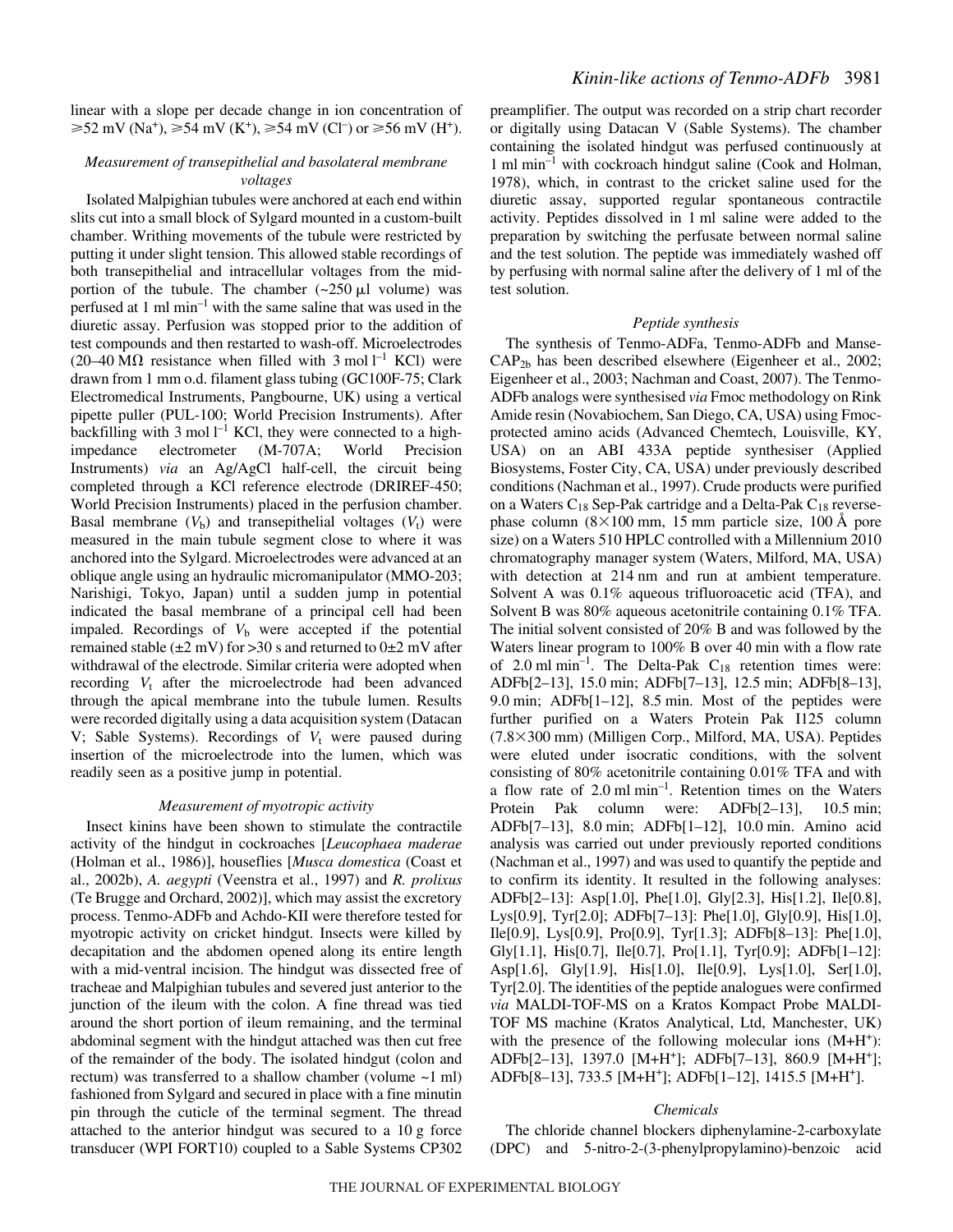(NPPB) were obtained from Calbiochem (Merck Biosciences Ltd, Beeston, UK) and were prepared as stock solutions in ethanol and dimethyl sulfoxide, respectively. All other chemicals were obtained from Sigma-Aldrich (Poole, Dorset, UK).

### *Calculations*

Net electrochemical gradients  $(\Delta \mu / F, \text{ in } mV)$  across the epithelium for  $K^+$ ,  $Na^+$ ,  $H^+$  and  $Cl^-$  were calculated as described previously (O'Donnell et al., 1996) using the equation:

$$
\Delta \mu / F = (RT/F) \ln (a_L/a_{BS}) + zV_t = 59 \log (a_L/a_{BS}) + zV_t,
$$

where *z* is the valency,  $a<sub>L</sub>$  is the activity in the lumen (mmol  $l<sup>-1</sup>$ ),  $a_{\rm BS}$  is the activity in the bathing fluid,  $\bm{R}$  is the universal gas constant,  $T$  is the absolute temperature  $(K)$  and  $F$  is the Faraday constant. In practice, ion concentrations rather than activities were used, on the assumption that activity coefficients in the tubule fluid were likely to be similar to those in the bathing fluid. When  $\Delta \mu / F$  is zero, the ion is in equilibrium across the epithelium, whereas a positive value of  $\Delta \mu / F$  means that the luminal ion concentration exceeds the equilibrium value, i.e. active transport. A negative value for  $\Delta \mu / F$  indicates that the luminal ion concentration is below equilibrium and net passive diffusion from bath to lumen is favoured.

Data are presented as means  $\pm$  s.e.m. for the number of determinations indicated (*N*). Tests for significance were performed with GraphPad Instat 3.06 (GraphPad Software, San Diego, CA, USA) using paired and unpaired Student *t-*tests as appropriate. Differences were considered significant when *P*<0.05. Dose–response curves with variable slope were fitted using Prism™ v. 4.02 (GraphPad Software).

### **Results**

## *Effect of putative antidiuretic peptides on fluid secretion*

In a preliminary screen, Manse-CAP<sub>2b</sub>, Tenmo-ADFa and Tenmo-ADFb were each tested at 1  $\mu$ mol l<sup>-1</sup> for effects on fluid secretion by cricket tubules. The membrane-permeant cyclic GMP analogue, 8-bromo cyclic GMP  $(1 \text{ mmol } l^{-1})$ , was also

screened for activity since the cyclic nucleotide acts as a second messenger for all three peptides. The cricket diuretic kinin neuropeptide, Achdo-KII, was included in the assay as a positive control. The results presented in Fig. 1 show that, of the three putative antidiuretic peptides, only Tenmo-ADFb was active, but it stimulated rather than inhibited tubule secretion. Indeed, the diuretic activity (defined as the increase in rate of secretion over that measured in the control period;  $\Delta$  pl mm<sup>-1</sup> min<sup>-1</sup>) of Tenmo-ADFb ( $\triangle$  191±32 pl mm<sup>-1</sup> min<sup>-1</sup>; *N*=9) was not significantly different (*P*=0.167; unpaired *t*-test) from that of Achdo-KII ( $\Delta$  250±26 pl mm<sup>-1</sup> min<sup>-1</sup>; *N*=13). Exogenous 8-bromo cyclic GMP also produced a small, but significant ( $P \le 0.001$ ; paired *t*-test), increase in fluid secretion  $(\Delta$ 60 $\pm$ 9 pl mm<sup>-1</sup> min<sup>-1</sup>; *N*=10).

A dose–response curve for the diuretic activity of Tenmo-ADFb is shown in Fig. 2A. Data are expressed as percentages of the response to a supramaximal dose  $(1 \text{ nmol } l^{-1})$  of Achdo-KII



Fig. 1. Peptides known to reduce primary urine production [Tenmo-ADFa (ADFa), Tenmo-ADFb (ADFb) and Manse-CAP<sub>2b</sub> (CAP<sub>2b</sub>)] were tested at 1  $\mu$ mol l<sup>-1</sup> for an effect on cricket tubules, along with their second messenger cyclic GMP  $[1 \text{ mmol } l^{-1}$  8-bromo cyclic GMP (cGMP)]. The cricket kinin Achdo-KII  $(1 \text{ nmol } l^{-1})$ ; AKII) was included in the assay as a positive control. Bars represent mean values for the change in rate of secretion  $(\Delta$  pl mm<sup>-1</sup> min<sup>-1</sup>) following addition of test compounds, and vertical lines represent + 1 s.e.m. for the number of replicates indicated in parentheses. Tenmo-ADFb and 8-bromo cyclic GMP significantly increased (\*\*\**P*<0.001) fluid secretion, and the response to the former was comparable to that of Achdo-KII.

assayed alongside Tenmo-ADFb on tubules removed from the same insect. The apparent  $EC_{50}$  is 1.5  $\mu$ mol l<sup>-1</sup>, with 95% confidence limits of  $0.8-2.8 \mu$  mol  $l^{-1}$ , and the best fit value for the top of the curve is 91±8% of the response to Achdo-KII. A dose–response curve for Achdo-KII in the same high  $K^+$  saline is shown in Fig. 2B. The apparent  $EC_{50}$  is 10.2 pmol  $l^{-1}$ , with 95% confidence limits of 0.7–148.7 pmol  $l^{-1}$ . This compares with an  $EC_{50}$  of 22 pmol  $l^{-1}$  for Achdo-KII when assayed in cricket saline containing 9.6 mmol  $l^{-1}$  K<sup>+</sup> (Coast et al., 1990).

#### *Structure–activity studies*

Several analogues of Tenmo-ADFb were tested for diuretic activity and the results are summarised in Table 1. The deletion



Fig. 2. Dose–response curves for the diuretic activity of  $(A)$  Tenmo-ADFb and  $(B)$ Achdo-KII. Results are expressed as a percentage of the response to a supramaximal concentration (1 nmol  $l^{-1}$ ) of Achdo-KII. Data points are the means  $\pm$  1 s.e.m. of 7-10 replicates. Note the vast difference in potency between Tenmo-ADFb  $(EC_{50}$ 1.5 μmol<sup>-1</sup>) and Achdo-KII (EC<sub>50</sub> 10.2 pmol<sup>1-1</sup>).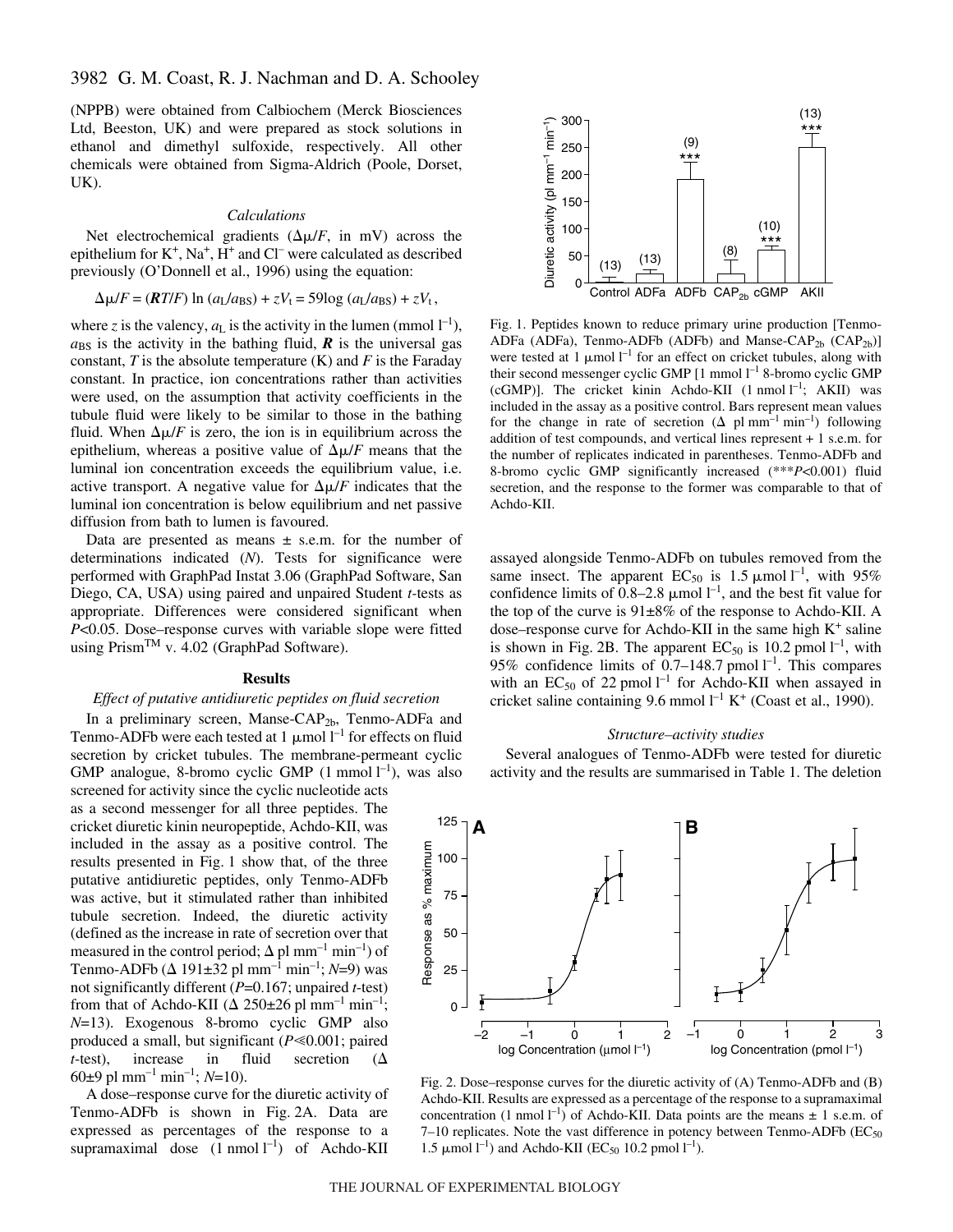| Sequence                      | Analogue                     | $EC_{50}$<br>(µmol $l^{-1}$ ) | 95% CL<br>( $\mu$ mol $l^{-1}$ ) | Response<br>maximum $(\% )$ |
|-------------------------------|------------------------------|-------------------------------|----------------------------------|-----------------------------|
| YDDGSYKPHIYGF-OH              | ADFb                         | 0.59                          | $0.44 - 0.80$                    | $90+9$                      |
| DDGSYKPHIYGF-OH               | ADFb[2–13]                   | 0.79                          | $0.40 - 1.54$                    | $87+8$                      |
| KPHIYGF-OH                    | $ADFb[7-13]$                 | 0.14                          | $0.07 - 0.32$                    | $92 \pm 8$                  |
| PHIYGF-OH<br>YDDGSYKPHIYG -OH | $ADFb[8-13]$<br>$ADFb[1-12]$ | Not active<br>0.50            | Not active<br>$0.06 - 4.41$      | $87+11$                     |

Table 1. *The diuretic activity and potency of N- and C-terminal deletion analogues of Tenmo-ADFb*

of six residues from the N-terminus had no effect on activity. Indeed, Tenmo-ADFb[7–13] was more potent (*P*<0.05) than the parent compound. However, with the removal of one further amino acid, there was a complete loss of activity, and Tenmo-ADFb[8–13] had no effect on tubule secretion at 10  $\mu$ mol l<sup>-1</sup>, which was the highest concentration tested. One C-terminal truncated peptide (Tenmo-ADFb[1–12]) was also tested and shown to retain diuretic activity with a potency comparable to that of the parent compound.

### *Comparing the activities of Tenmo-ADFb and Achdo-KII*

Although Achdo-KII is considerably more potent than Tenmo-ADFb, their diuretic activity appears similar. This is further illustrated in Fig. 3, which shows the time course of the response to the two peptides when tested at supramaximal concentrations  $(10 \mu \text{mol})^{-1}$  and 1 nmol  $l^{-1}$ , respectively) first separately and then together. The data are normalised by expressing as percentages of the unstimulated rate of secretion measured at 45 min. Fluid secretion increases by  $\sim$ 75% within 15 min of peptide addition, and the effects of Tenmo-ADFb and Achdo-KII are not additive.

## *Effect of Tenmo-ADFb, Achdo-KII and 8-bromo cyclic GMP on tubule fluid composition*

Fig. 4 compares the pH and the Na<sup>+</sup>, K<sup>+</sup> and Cl<sup>-</sup> concentrations of tubule fluid collected over 30 min intervals before and after the addition of 10  $\mu$ mol l<sup>-1</sup> Tenmo-ADFb, 1 nmol<sup>1-1</sup> Achdo-KII and 1 mmol<sup>1-1</sup> 8-bromo cyclic GMP. Cricket tubules secrete  $K^+$ -rich urine, and the [Na<sup>+</sup>]:[ $K^+$ ] ratio before and after the addition of Tenmo-ADFb (0.22±0.04 and 0.18±0.03; *N*=14; *P=*0.218, paired *t*-test) and Achdo-KII (0.23±0.02 and 0.22±0.02; *N=*15; *P*=0.417, paired *t*-test) did not change significantly, although both peptides produced small, but significant, increases in  $K^+$  concentration (Fig. 4). In marked contrast, the addition of 8-bromo cyclic GMP caused the urine  $[Na^+]$ :[K<sup>+</sup>] ratio to virtually double from  $0.23\pm0.06$  to  $0.47\pm0.09$ (*N*=9; *P*<0.001), reflecting a significant increase in the concentration of  $Na<sup>+</sup>$  and a corresponding decrease in  $K<sup>+</sup>$  $(Fig. 4)$ .

All three secretagogues caused a small increase in Cl– concentration (Fig. 4), but the effect of 8-bromo cyclic GMP was not quite significant (*P=*0.054). The secreted fluid was slightly more acidic after the addition of Tenmo-ADFb  $(\Delta)$ –0.05±0.02 pH units; *N*=18; *P*<0.05, paired *t*-test) and Achdo-KII ( $\Delta$  -0.08±0.02 pH units; *N*=16; *P<0.01*, paired *t*-test), whereas it was significantly more alkaline in tubules challenged with 8-bromo cyclic GMP  $(\Delta +0.18 \pm 0.03 \text{ pH units}; N=10;$ *P*<0.001, paired *t*-test).

### *Diuretic activity is chloride dependent*

Kinins stimulate tubule secretion by opening a Cl<sup>-</sup> conductance pathway, which increases net transport of KCl and NaCl into the lumen along with osmotically obliged water (Beyenbach, 2003b). To determine the Cl<sup>–</sup> dependency of the responses to Tenmo-ADFb and Achdo-KII, tubules were isolated in standard saline (controls) and in low Cl– saline (one-tenth the normal concentration, with gluconate salts replacing chloride). After a 40 min equilibration period, fluid secretion was measured over 40 min periods before and after the addition of either 10  $\mu$ mol l<sup>-1</sup> Tenmo-ADFb or 1 nmol  $l^{-1}$  Achdo-KII in standard and in low Cl<sup>-</sup> saline. Finally, all tubules were transferred to standard saline containing the test peptides, and secretion measured over a third 40 min period. The results are presented in Fig. 5. The rate of secretion by tubules held in low Cl<sup>-</sup> saline is  $\sim$ 25% that of tubules in normal saline and they do not respond to the addition of either Tenmo-ADFb or Achdo-KII. When these tubules are transferred to normal saline, fluid secretion returns to levels comparable with those of the peptidestimulated controls.



Fig. 3. Time course for the stimulation of fluid secretion by supramaximal concentrations of Tenmo-ADFb  $(10 \mu \text{mol})^{-1}$ ; solid symbols and line) and Achdo-KII  $(1 \text{ nmol } l^{-1})$ ; open symbols and dotted line). Results are normalised by being expressed as a percentage of the unstimulated rate of secretion at 45 min. Data points are the means  $\pm$ 1 s.e.m. of 11–12 replicates. Fluid secretion increases rapidly following addition of the individual peptides (downward arrow) and is not further elevated when they are applied together (upward arrow).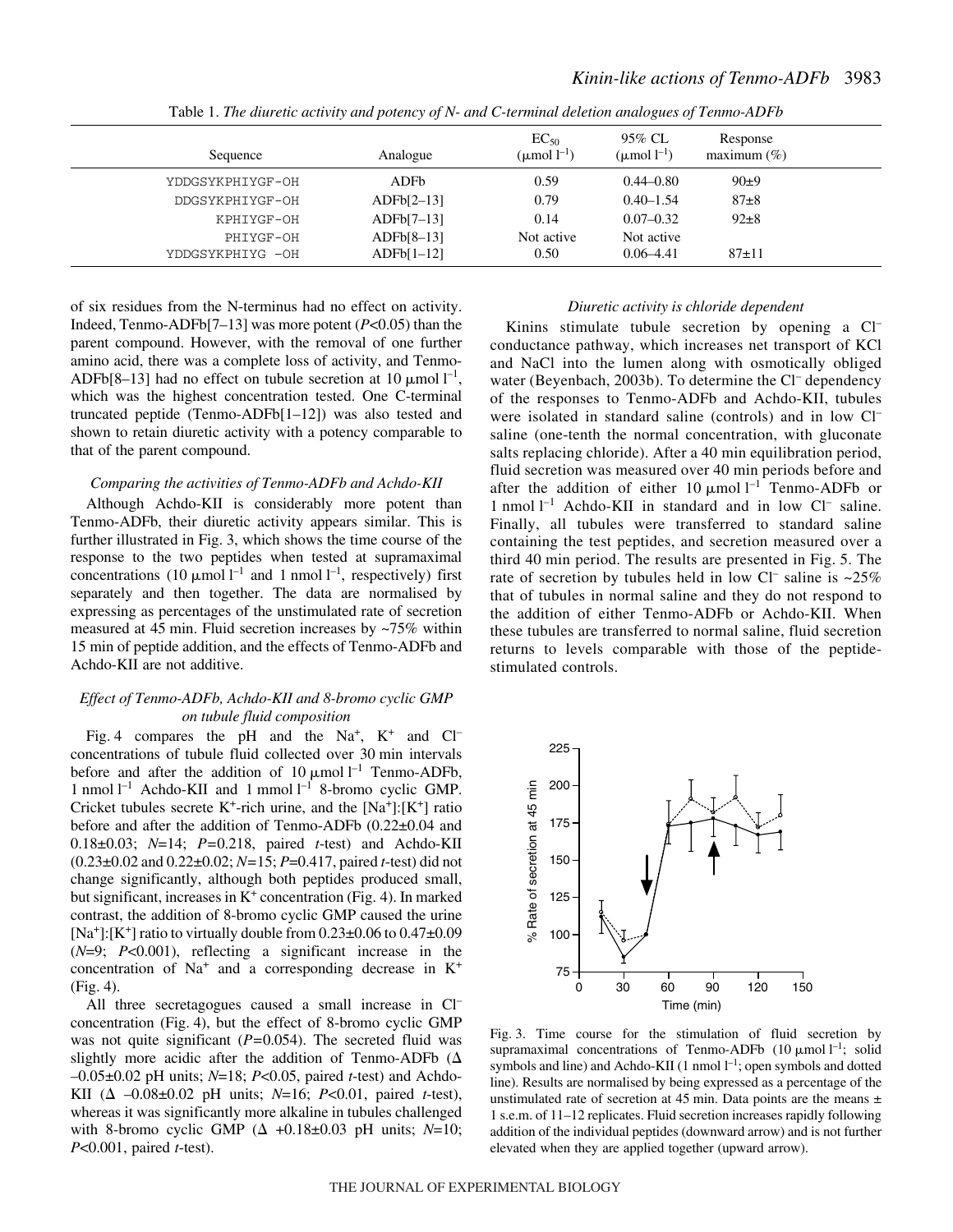



Fig. 4. Secreted fluid pH and concentrations of  $K^+$ , Na<sup>+</sup> and Cl<sup>–</sup> before (open bars) and after (solid bars) the addition of 10  $\mu$ mol l<sup>-1</sup> Tenmo-ADFb (ADFb), 1 nmol  $l^{-1}$  Achdo-KII (AKII) and 1 mmol  $l^{-1}$  8-bromo cyclic GMP (cGMP). Bars represent the means  $+1$  s.e.m. for the number of replicates shown in parentheses. Asterisks indicate where the change in composition following addition of the secretagogue is significant in a paired *t*-test; \**P*<0.05; \*\**P*<0.01; \*\*\**P*<0.001.

### *Effect of chloride channel blockers on fluid secretion*

Fluid secretion by unstimulated and kinin-stimulated Malpighian tubules of *D. melanogaster* is inhibited by DPC, which blocks chloride channels in vertebrate epithelial cells (O'Donnell et al., 1998). This suggests the involvement of chloride channels in transepithelial Cl– secretion, which likely follows a transcellular route. A preliminary experiment showed that at high concentrations  $(2 \text{ mmol } l^{-1})$ , DPC almost completely inhibited secretion by unstimulated cricket tubules, whereas 0.2 mmol  $l^{-1}$  DPC reduced secretion by ~50%, and this concentration was selected for testing the effect of the channel



blocker on the activity of 10  $\mu$ mol l<sup>-1</sup> Tenmo-ADFb and 1 nmol  $l^{-1}$  Achdo-KII. Compared with controls (saline containing 0.1% ethanol), secretion by unstimulated tubules was reduced in the presence of 0.2 mmol  $l^{-1}$  DPC but increased significantly (*P*<0.001; paired *t*-test) in the presence of either Tenmo-ADFb or Achdo-KII (Fig. 6). Rates of secretion by peptide-stimulated tubules were, however, reduced significantly by the chloride channel blocker. We also tested another chloride channel blocker, NPPB, for its effect on the response to  $10 \mu$ mol  $l^{-1}$ Tenmo-ADFb. At the concentration used (10  $\mu$ mol  $l^{-1}$ ), NPPB had no effect on basal secretion, but significantly (*P*<0.01, unpaired *t*-test) reduced secretion by peptidestimulated tubules from  $530\pm40$  pl mm<sup>-1</sup> min<sup>-1</sup> (*N*=8) in control saline containing 0.1% DMSO to  $345\pm44$  pl mm<sup>-1</sup> min<sup>-1</sup> (*N*=10) in the presence of the channel blocker.

# *Tenmo-ADFb acts synergistically with 8-bromo-cyclic AMP*

Synergism between kinins and cyclic AMP has been described in several insects, notably *A. domesticus* (Coast et al., 1990), *Locusta migratoria* (Coast, 1995) and *M. domestica* (Holman et al., 1999), and can be attributed to the separate activation of anion and cation transport processes, respectively. To investigate possible synergism between Tenmo-ADFb and 8-bromo-cyclic AMP, tubules were challenged with each of the secretagogues separately and together. The cyclic nucleotide was used at 10  $\mu$ mol  $l^{-1}$  and Tenmo-ADFb was tested at 0.3  $\mu$ mol l<sup>-1</sup>. The data presented in Fig. 7A show the change in fluid secretion  $(\Delta \text{ pl mm}^{-1} \text{ min}^{-1})$  in the 35 min period following addition of the

period following addition of the secretagogues. The sum of the separate effects of cyclic AMP and Tenmo-ADFb is significantly less than the response obtained when they are tested together (*P*<0.001; unpaired *t*test), which provides evidence of synergism. Synergism could not be demonstrated between 8-bromo cyclic GMP and either Tenmo-ADFb or Achdo-KII (data not shown). However, 1 mmol  $1^{-1}$  8-bromo cyclic GMP significantly increased secretion by tubules that were already maximally stimulated with 10  $\mu$ mol<sup>1-1</sup> Tenmo-ADFb (*N*=11; *P*<0.001, paired *t*test) and 1 nmol  $l^{-1}$  Achdo-KII ( $N=11$ ;  $P<0.001$ , paired *t*-test)  $(Fig. 7B)$ .

> Fig. 5. Tenmo-ADFb  $(1 \mu \text{mol} \, 1^{-1})$ ; ADFb) and Achdo-KII  $(1 \text{ nmol } l^{-1}$ ; AKII) have no effect on fluid secretion by tubules incubated in low Cl– saline (one-tenth normal [Cl– ]). Bars represent the means + 1 s.e.m. of fluid secretion by tubules in normal (open bars) and in low Cl<sup>-</sup> (solid bars) saline. The number of replicates is shown in parentheses. In the final experimental period, all tubules were moved to normal saline (+ chloride). Note that identical letters indicate mean values that do not differ significantly i.e. *P*<0.05.

THE JOURNAL OF EXPERIMENTAL BIOLOGY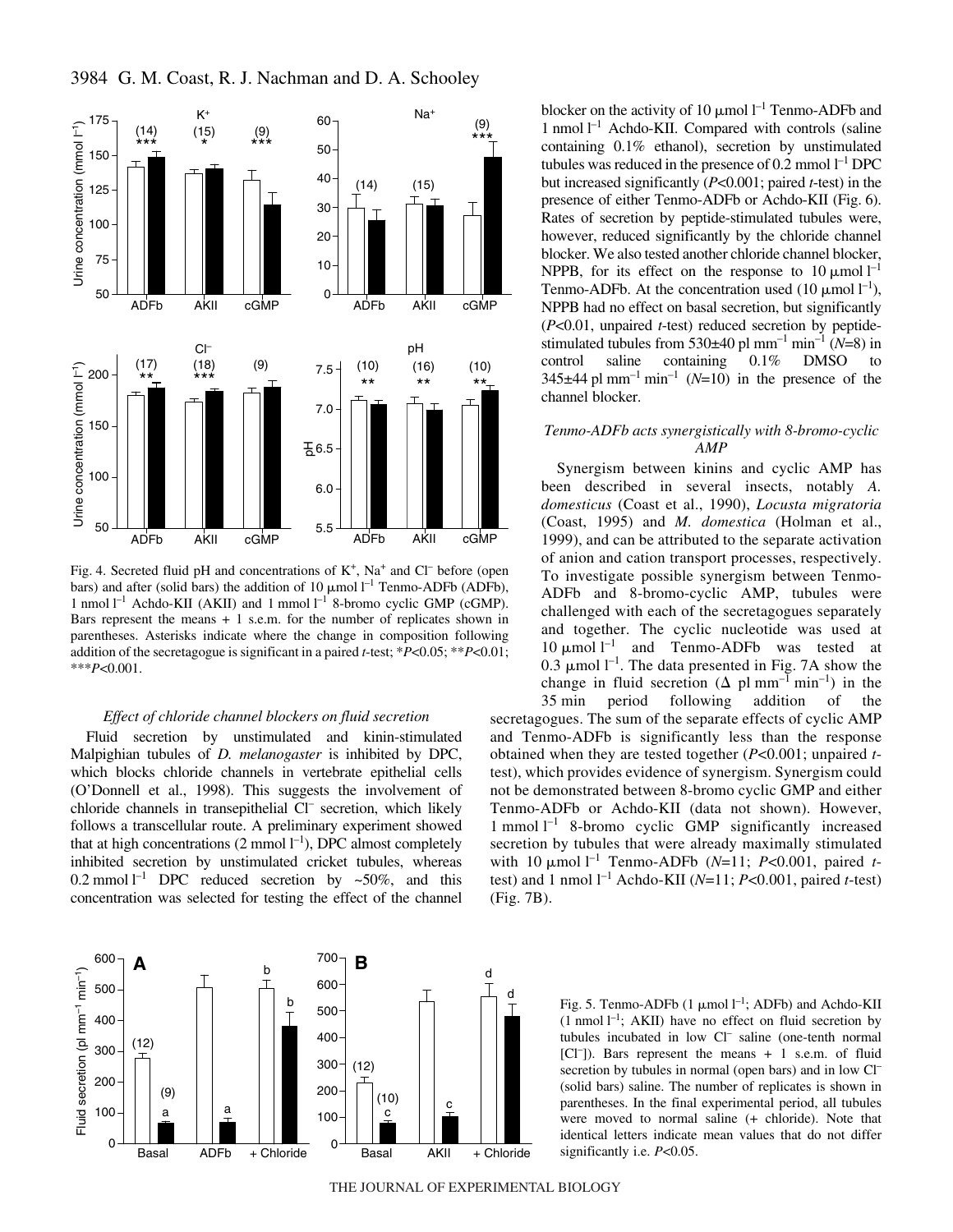### *Effects on tubule electrophysiology*

Kinins depolarise the transepithelial voltage  $(V_t)$  in Malpighian tubules of *A. aegypti* (Hayes et al., 1989) and *D. melanogaster* (O'Donnell et al., 1996), and we therefore determined whether Tenmo-ADFb and Achdo-KII had a similar effect on cricket tubules. The  $V_t$  of unstimulated tubules, measured with an electrode positioned in the lumen, generally oscillated by about  $\pm 10$  mV (Fig. 8). Similar oscillations have been reported in Malpighian tubules of *A. aegypti* (Beyenbach et al., 2000) and *D. melanogaster* (Blumenthal, 2001) and have been attributed to rhythmic changes in transepithelial chloride conductance. The mean value of  $V_t$  was  $42.9 \pm 3.4$  mV ( $N=20$ ) lumen positive, which is substantially higher than the value of  $0.7 \text{ mV}$  reported previously (Coast and Kay, 1994) using electrodes placed in the secreted droplet and in the bathing fluid, a method that is known to be subject to artefact (Aneshansley et al., 1988; Isaacson and Nicolson, 1989). Addition of either 10  $\mu$ mol l<sup>-1</sup> Tenmo-ADFb or 1 nmol l<sup>-1</sup> Achdo-KII resulted in an immediate collapse of  $V_t$ , although it remained non-zero (Fig. 8A,B). The mean change in  $V_t$  following the addition of Tenmo-ADFb was  $-31.2\pm4.1$  mV ( $N=7$ ), which was not significantly different (*P*=0.507; unpaired *t*-test) from the effect of Achdo-KII (–28.2±4.1·mV; *N*=13).

In marked contrast to the effects of Tenmo-ADFb and Achdo-KII, the addition of 1 mmol  $l^{-1}$  8-bromo cyclic GMP resulted in a significant increase in  $V_t$  (Fig. 8C); the mean change in voltage was +9.1±0.9·mV (*N*=7; *P*<0.001, paired *t*-test). Subsequent addition of either  $10 \mu \text{mol} \, \text{m}^{-1}$  Tenmo-ADFb (Fig. 8C) or 1 nmol<sup> $-1$ </sup> Achdo-KII (data not shown) caused  $V_t$  to collapse even in the continued presence of 8-bromo cyclic GMP.

Fig. 9A is a representative recording that shows the effect of the chloride channel blocker DPC on  $V_t$ . Following the addition of 0.2 mmol<sup> $1^{-1}$ </sup> DPC, there is an immediate decrease in  $V_t$ , which then slowly recovers even in the continued presence of the channel blocker, although it never returned to its initial value. The transepithelial voltage continued to oscillate in the presence of DPC, but the oscillations were generally of reduced



Fig. 6. The chloride channel blocker DPC depresses basal secretion and reduces the effect of (A) 10  $\mu$ mol l<sup>-1</sup> Tenmo-ADFb (+ADFb) and (B) 1 nmol<sup> $-1$ </sup> Achdo-KII (+AKII). Bars represent the means + 1 s.e.m. for the number of replicates shown in parentheses. Tubules were held in control saline (open bars) or moved to a saline containing  $0.2$  mmol  $l^{-1}$ DPC in the first experimental period (+DPC; solid bars). Identical letters indicate significant differences between mean rates of secretion (*P*<0.01).

amplitude. DPC did not prevent the collapse of  $V_t$  following the addition of 10  $\mu$ mol l<sup>-1</sup> Tenmo-ADFb, but the voltage change was reduced to  $-23.7\pm2.5$  mV ( $N=7$ ). However, this was not significantly different (*P*=0.094, unpaired *t*-test) from the voltage change produced by Tenmo-ADFb  $(-31.7\pm3.6 \text{ mV})$ ; *N*=4) under control conditions (saline containing 0.1% ethanol).

Fig. 9B is a representative recording showing the effect of 10  $\mu$ mol l<sup>-1</sup> Tenmo-ADFb and 1 nmol l<sup>-1</sup> Achdo-KII on the voltage across the principal cell basal membrane  $(V<sub>b</sub>)$ . The mean value of  $V_b$  in unstimulated tubules was  $-41.4\pm0.8$  mV ( $N=28$ ), and the apical membrane voltage  $(V_a=V_t-V_b)$  is therefore ~84 mV lumen positive. The oscillations seen in  $V_t$  were not observed in recordings of  $V<sub>b</sub>$ , which reflects what has been described in  $D$ . *melanogaster* tubules (Blumenthal, 2001) and has been attributed to the low resistance of the basal membrane. The change in  $V<sub>b</sub>$ following the addition of either peptide was less than  $\pm 2$  mV.

## *Transepithelial electrochemical gradients for K+, Na+, H+ and Cl–*

Net transepithelial electrochemical gradients  $(\Delta \mu / F)$  for each of the measured ions can be calculated from their respective concentrations in the bathing medium and secreted fluid (data from Fig. 4) and from measurements of  $V_t$  under basal (unstimulated) conditions and following the addition of  $10 \mu$ mol l<sup>-1</sup> Tenmo-ADFb, 1 nmol l<sup>-1</sup> Achdo-KII or 1 mmol l<sup>-1</sup> 8-bromo cyclic GMP (Table 2). Values for  $\Delta \mu / F$  are necessarily approximate, because ion concentrations and transepithelial voltages were measured in different sets of tubules.



Fig. 7. (A) Evidence of synergism between 10  $\mu$ mol l<sup>-1</sup> 8-bromo cyclic AMP (cAMP) and  $0.3 \mu$  mol  $l^{-1}$  Tenmo-ADFb (ADFb). Bars represent the means + 1 s.e.m. for the change in rate of secretion  $(\Delta)$ pl  $mm^{-1}$  min<sup>-1</sup>) following addition of the secretagogues individually and together. The number of replicates is shown in parentheses, and identical letters indicate values that differ significantly (*P*<0.001). The sum of the separate responses to 8-bromo cyclic AMP and Tenmo-ADFb (Sum) is significantly less than when they are tested together (Both). (B) 8-bromo cyclic GMP  $(1 \text{ mmol } l^{-1})$  increases secretion by tubules that have been maximally stimulated by Tenmo-ADFb (10  $\mu$ mol l<sup>-1</sup>) and Achdo-KII (1 nmol l<sup>-1</sup>; AKII). Bars represent the means + 1 s.e.m. for the change in rate of secretion ( $\Delta$  pl mm<sup>-1</sup> min<sup>-1</sup>) after addition of the peptides alone (open bars) and then together with 8-bromo cyclic GMP (grey bars). Black bars show the diuretic activity of 1 mmol  $l^{-1}$  8-bromo cyclic GMP alone measured in separate groups of tubules. The number of replicates is shown in parentheses, and identical letters indicate values that differ significantly (*P*<0.001).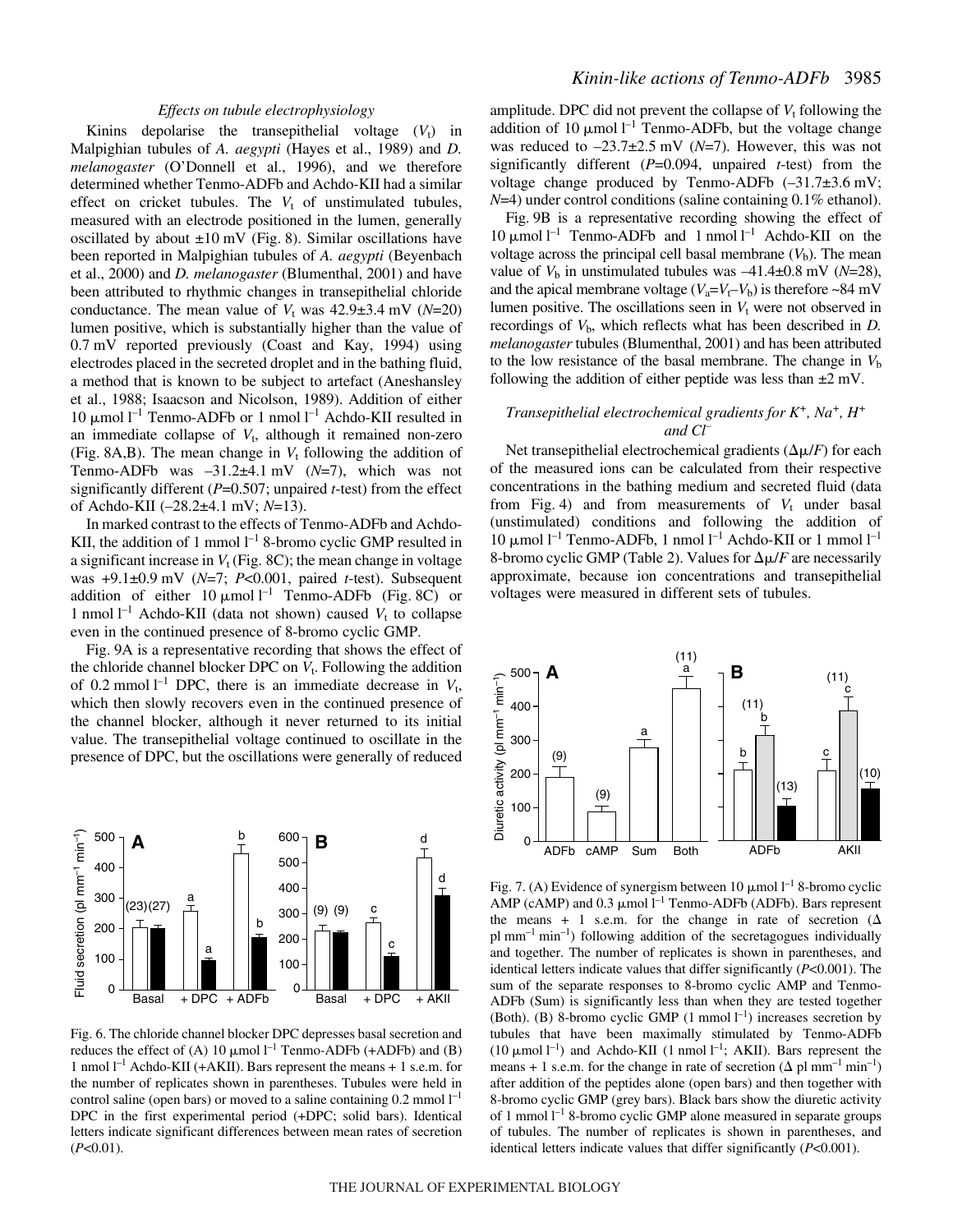

Fig. 8. Representative recordings showing the change in transepithelial voltage  $(V_t)$  following the addition of (A) 10  $\mu$ mol l<sup>-1</sup> Tenmo-ADFb, (B) 1 nmol  $l^{-1}$  Achdo-KII and (C) 1 mmol  $l^{-1}$  8-bromo cyclic GMP. Thick arrows show the time of insertion (downward) and withdrawal (upward) of the microelectrode, and thin arrows show when peptides were added. The horizontal bar in C shows when 8-bromo cyclic GMP was present in the perfusate, and the thin arrow indicates the time of addition of 10  $\mu$ mol l<sup>-1</sup> Tenmo-ADFb.

For cations (Na<sup>+</sup>, K<sup>+</sup> and H<sup>+</sup>),  $\Delta \mu/F$  is invariably positive under basal conditions (Table 2), indicating that their concentration in the secreted fluid exceeds equilibrium values. The transepithelial transport of these ions must therefore be active. Following stimulation with either Tenmo-ADFb or Achdo-KII, the magnitude of  $\Delta \mu / F$  decreases, reflecting the collapse of  $V_t$ , but remains positive for  $K^+$  and  $H^+$ , while falling to negative values for Na<sup>+</sup>. In contrast,  $\Delta \mu / F$  is either unchanged  $(H<sup>+</sup>)$  or increases (Na<sup>+</sup> and K<sup>+</sup>) in tubules stimulated with 8bromo cyclic GMP. This is particularly marked for Na+, with  $\Delta \mu$ /*F* increasing from 9.1 mV to 32.3 mV after addition of the cyclic nucleotide due to increases in both  $V_t$  and the concentration of  $Na<sup>+</sup>$  in the luminal fluid.

The calculated net electrochemical potential for Cl<sup>-</sup> is invariably negative and hence favours passive movement of Cl– from the bath into the lumen. The electrochemical potential is reduced after stimulation with either Tenmo-ADFb or Achdo-KII, which cause  $V_t$  to collapse, but is increased in the presence of 8-bromo cyclic GMP.

### *Effect of Tenmo-ADFb and Achdo-KII on hindgut contractions*

Given the similar effects of Tenmo-ADFb and Achdo-KII on tubule secretion, both peptides were tested for myotropic activity on cricket hindgut. The hindgut of *A. domesticus* contracts spontaneously when bathed in cockroach saline, and typical recordings are presented in Fig. 10, which shows also the effect of challenging the same preparation with 10  $\mu$ mol l<sup>-1</sup> Tenmo-ADFb (Fig. 10A), 2 nmol  $l^{-1}$  Achdo-KII (Fig. 10B) and with saline alone (Fig. 10C). Achdo-KII has a pronounced effect on the frequency and amplitude of hindgut contractions, whereas Tenmo-ADFb and saline alone were without effect. Tested on five different hindgut preparations, the percentage change in contraction frequency over 2 min intervals before and after the addition of 10  $\mu$ mol l<sup>-1</sup> Tenmo-ADFb was -0.4 $\pm$ 1.6%, compared with –1.4±1.5% after adding saline, and a 47.8±4.3% increase with  $3 \text{ nmol } l^{-1}$  Achdo-KII. The threshold concentration of Achdo-KII needed to produce a readily observable effect on the frequency and/or amplitude of hindgut contractions was  $1.43 \pm 0.39$  nmol  $l^{-1}$  (*N*=12).

#### **Discussion**

### *Activities of identified antidiuretic factors on cricket tubules*

Spring et al. reported the presence of an antidiuretic factor in *A. domesticus* that reduced Malpighian tubule secretion (Spring et al., 1988). Three unrelated peptides, Manse-CAP<sub>2b</sub>, Tenmo-ADFa and Tenmo-ADFb, have since been shown to reduce tubule



Fig. 9. (A) Representative recording of the transepithelial voltage  $(V_t)$  before and after the addition of 0.2 mmol  $I^{-1}$  diphenylamine-2-carboxylate (DPC) to the bathing saline. DPC briefly depolarises  $V_t$  but does not inhibit the spontaneous voltage oscillations. Nor does it prevent the reduction of  $V_t$  by 10  $\mu$ mol l<sup>-1</sup> Tenmo-ADFb (thin arrow; ADFb). (B) A representative recording of the basal membrane voltage ( $V_b$ ) showing this is not affected by the addition of either  $10 \mu$ mol  $l^{-1}$  Tenmo-ADFb or 1 nmol  $l^{-1}$  Achdo-KII (AKII). Thick arrows mark the point of insertion (downward) and withdrawal (upward) of the microelectrode, and horizontal bars show when peptides were present in the perfusate.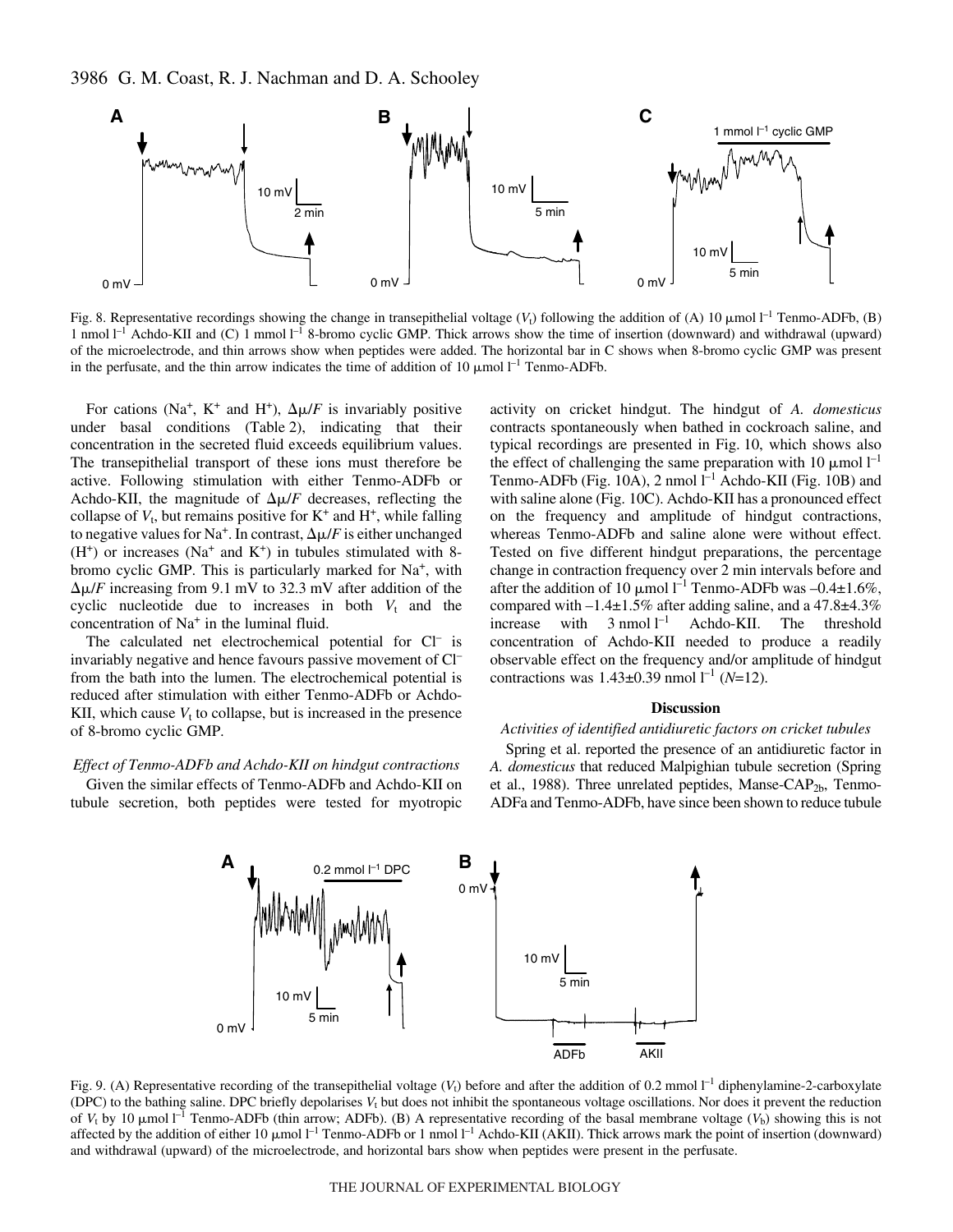|           | Tenmo-ADFb |            | Achdo-KII |            | 8-bromo cyclic GMP |            |
|-----------|------------|------------|-----------|------------|--------------------|------------|
|           | Basal      | Stimulated | Basal     | Stimulated | Basal              | Stimulated |
| $Na+$     | 11.4       | $-23.7$    | 12.5      | $-17.0$    | 9.1                | 32.3       |
| $K^+$     | 86.8       | 56.9       | 85.9      | 57.7       | 85.1               | 90.5       |
| $\rm H^+$ | 48.9       | 20.7       | 51.3      | 27         | 52.5               | 51.0       |
| $Cl^-$    | $-34.5$    | $-2.2$     | $-35.4$   | $-5.0$     | $-34.2$            | $-42.4$    |

Table 2. Net transepithelial electrochemical potentials ( $\Delta \mu$ /F) for Na<sup>+</sup>, K<sup>+</sup>, H<sup>+</sup> and Cl<sup>-</sup> before and after the addition of 10  $\mu$ mol l<sup>-1</sup> *Tenmo-ADFb, 1·nmol l–1 Achdo-KII or 1·mmol·l –1 8-bromo cyclic GMP*

secretion by a cyclic GMP-dependent mechanism (Quinlan et al., 1997; Wiehart et al., 2002), and it is possible that one of them is an orthologue of the uncharacterised antidiuretic factor from *A. domesticus*. However, when tested at 1  $\mu$ mol  $l^{-1}$ , none of these peptides reduced secretion by cricket tubules; neither did 1 mmol  $l^{-1}$  exogenous 8-bromo-cyclic GMP. On the other hand, Tenmo-ADFb stimulated secretion to approximately the same extent as a kinin neuropeptide, Achdo-KII, although it was about five orders of magnitude less potent in the diuretic assay  $(EC_{50})$ 

## *Comparing the actions of Tenmo-ADFb with those of Achdo-KII and 8-bromo cyclic GMP*

values of 1.5  $\mu$ mol l<sup>-1</sup> and 10.2 pmol l<sup>-1</sup>, respectively).

Data from the present study show that Tenmo-ADFb and Achdo-KII have identical effects on cricket tubules. When tested at supramaximal concentrations, they increase secretion by about 75% and their activities are non-additive, which suggests they share the same mode of action. Consistent with this suggestion, neither peptide has any effect on the  $[Na^+]$ :  $[K^+]$ ratio of the secreted fluid, and both cause a small but significant decrease in pH. Moreover, in common with the effect of kinins on Malpighian tubules from *A. aegypti* and *D. melanogaster* (Hayes et al., 1989; O'Donnell et al., 1996), both Tenmo-ADFb and Achdo-KII cause the lumen-positive transepithelial voltage to collapse, although it remains non-zero. Kinins are known to act synergistically with exogenous cyclic AMP (Coast, 1995; Coast et al., 1990; Holman et al., 1999), and this has now been demonstrated with Tenmo-ADFb, which further supports the kinin-like actions of this antidiuretic factor from *T. molitor*.

Tenmo-ADFb acts *via* a cyclic GMP-dependent mechanism in reducing secretion by *T. molitor* tubules (Eigenheer et al., 2003), and the same second messenger could be implicated in its diuretic activity in crickets, where exogenous 8-bromo cyclic GMP stimulates tubule secretion. However, this is not consistent with the data, which show significant differences between the effects that 8-bromo cyclic GMP and Tenmo-ADFb (and Achdo-KII) have on the composition of the secreted fluid and the transepithelial voltage. Notably, 8-bromo cyclic GMP elevates the lumen-positive transepithelial voltage, doubles the  $[Na^+]$ : $[K^+]$ ratio of the secreted fluid and increases its pH. Moreover, the cyclic nucleotide analogue accelerates secretion by tubules that are already maximally stimulated by Tenmo-ADFb (and Achdo-KII), which indicates it has a different mode of action.

Although Tenmo-ADFb and Achdo-KII have identical effects on cricket tubules, only the latter stimulated contractions by the hindgut. It is worth noting, however, that the threshold concentration for Achdo-KII activity in the hindgut assay  $(1.43 \text{ nmol } l^{-1})$  is about 140-fold higher than its EC<sub>50</sub> in the diuretic assay. If the same difference in potency were to apply to Tenmo-ADFb, then the threshold concentration for an observable effect in the myotropic assay would be about 200  $\mu$ mol  $l^{-1}$ , which is 20 times higher than the maximum concentration tested.

## *Effect on Cl– conductance*

The generally accepted model for the diuretic activity of insect kinins is that they open a transepithelial conductance pathway for chloride, which accelerates its movement into the Malpighian tubule lumen down a favourable transepithelial electrochemical gradient. The movement of additional Cl– into the lumen causes the lumen-positive transepithelial voltage to collapse and results



Fig. 10. A representative recording of spontaneous contractions by a cricket hindgut preparation challenged with first 10  $\mu$ mol l<sup>-1</sup> Tenmo-ADFb (A), then 2 nmol  $l^{-1}$  Achdo-KII (B) and finally with saline alone (C). Bars show when test substances were present in the perfusate.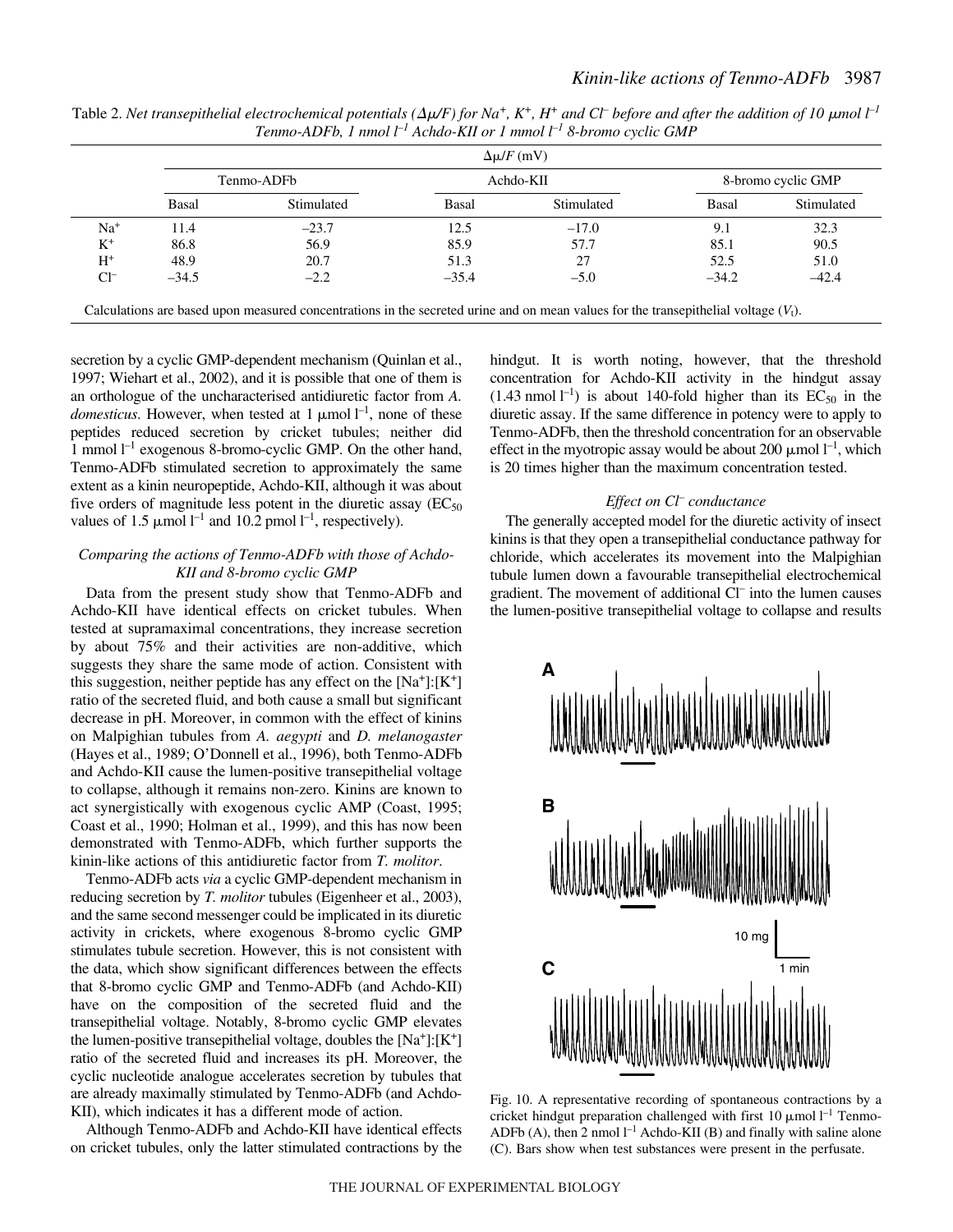in a non-selective increase in NaCl and KCl secretion accompanied by osmotically obliged water. Evidence from the present study is consistent with Tenmo-ADFb and Achdo-KII acting in a similar manner. They have an insignificant effect on the  $[Na^+]$ :  $[K^+]$  ratio of tubule fluid, their diuretic activity is chloride dependent, as evidenced by a failure to stimulate secretion by tubules bathed in saline containing one-tenth the normal chloride concentration, and both cause  $V_t$  to collapse. Moreover, the calculated net electrochemical driving force for Cl<sup>-</sup>  $(\Delta \mu / F_{\text{Cl}})$  favours passive diffusion from bath to lumen both before and after stimulation by Tenmo-ADFb and Achdo-KII (Table 2) despite the fall in  $V_t$ . Following peptide stimulation,  $\Delta \mu / F_{\text{Cl}}$  declines by ~31 mV while there is a 75% increase in net transepithelial Cl– transport (the product of the Cl– concentration in the tubule fluid and the rate of secretion). It follows that Tenmo-ADFb and Achdo-KII must promote a substantial increase in the Cl– permeability (conductance) of the epithelium.

### *Location of the chloride conductance pathway*

The Cl<sup>–</sup> conductance pathway in the Malpighian tubules of dipteran insects lies outside of the principal cells, but there is some debate as to its precise location. In *A. aegypti*, kinins are believed to act on principal cells and to open a paracellular conductance pathway, which would require rapid remodelling of septate junctional complexes (Beyenbach, 2003a). On the other hand, in *D. melanogaster*, kinins act on a second cell type, the stellate cell, to open a transcellular Cl<sup>-</sup> conductance pathway (O'Donnell et al., 1998; Radford et al., 2002). The Malpighian tubules of *A. domesticus* lack stellate cells (Hazelton et al., 1988), and the Cl<sup>-</sup> conductance pathway must therefore be through either principal cells or septate junctional complexes, as in *A. aegypti*.

Results obtained with the epithelial chloride channel blockers DPC and NPPB are consistent with Tenmo-ADFb and Achdo-KII acting to open a transcellular Cl<sup>–</sup> conductance pathway, i.e. through the principal cells. Thus, fluid secretion by peptidestimulated tubules was significantly reduced by DPC (Tenmo-ADFb and Achdo-KII) and NPPB (Tenmo-ADFb), while DPC also decreased the extent to which  $V_t$  fell in response to Tenmo-ADFb, although the difference  $(8 \text{ mV})$  was not significant. It is worth noting, however, that DPC may have other sites of action, because it causes a decrease in  $V_t$  when added to unstimulated tubules, which is the reverse of what would be expected from blocking a transcellular Cl<sup>-</sup> conductance (Blumenthal, 2001). Tenmo-ADFb and Achdo-KII do not appear to act at the principal cell basal membrane, because  $V<sub>b</sub>$  is unchanged despite the large decrease in  $V_t$ , which suggests they target the apical membrane, causing  $V_a$  to decline from ~84 mV to ~55 mV lumen positive.

#### *Does Tenmo-ADFb act at a kinin receptor?*

In *T. molitor*, the antidiuretic factor Tenmo-ADFb has been localized immunohistochemically to two pairs of lateral neurosecretory cells located anteriorly in the protocerebrum, axons from which project posteriorly and enter a plexus that appears to be a neurohaemal release site (Eigenheer et al., 2003). Cricket heads have been examined for the presence of Tenmo-ADFb-like immunoreactive material using the same antiserum and methods as those employed in the Eigenheer et al. study (Eigenheer et al., 2003), but without success (L. Schoofs, personal communication). Possibly, *A. domesticus* has an ADFb-like peptide, but it is so dissimilar from the beetle peptide that it is not recognised by the antiserum, which would be consistent with the low potency of Tenmo-ADFb in the cricket diuretic assay. Alternatively, crickets may lack an ADFb-like peptide, in which case the diuretic activity of Tenmo-ADFb could be due to it binding and activating a kinin receptor, which would account for the similar effects of Tenmo-ADFb and Achdo-KII on cricket tubules.

Considerable information is available about the structural requirements for kinin activity in cricket tubules. The minimal sequence requirement for diuretic activity is a C-terminal amidated pentapeptide (Phe-Xxx<sup>1</sup>-Xxx<sup>2</sup>-Trp-Gly-NH<sub>2</sub>; where  $X<sup>1</sup>$ is Asn, His, Ser, Tyr or Phe, and  $X^2$  is Ala, Pro or Ser) (Coast et al., 1990). Within this 'active core', residues one (Phe), four (Trp) and five  $(Gly-NH<sub>2</sub>)$  are invariant, and both Phe and Trp are essential for activity (Roberts et al., 1997). In the active conformation, the two aromatic residues are brought into close proximity on one surface of the molecule, which adopts a type VI β-turn (Nachman et al., 2002). Little is known about the structure–activity relationships of Tenmo-ADFb, but the minimal sequence requirement for diuretic activity in cricket tubules appears to encompass residues 7–12 (Lys-Pro-His-Ile-Tyr-Gly-OH). This sequence has virtually nothing in common with the kinin active core. Importantly, it lacks the Phe and Trp residues that are critical for diuretic activity and is non-amidated, which suggests it is unlikely to interact with a kinin receptor.

In conclusion, Tenmo-ADFb has diuretic rather than antidiuretic activity on cricket tubules. Its effects on ion and fluid transport, and on tubule electrophysiology, are indistinguishable from those of Achdo-KII, although it is considerably less potent. Our data suggest that both peptides stimulate secretion by opening a transepithelial chloride conductance pathway but that they most likely act at different receptors.

We gratefully acknowledge the technical support of Alan Tyler (Birkbeck). This work was supported in part by a NATO Collaborative Research Grant to G.M.C. and R.J.N., and an NIH Grant to D.A.S.

#### **References**

- **Aneshansley, D. J., Marler, C. E. and Beyenbach, K. W.** (1988). Transepithelial voltage measurements in isolated Malpighian tubules of *Aedes aegypti*. *J. Insect Physiol.* **35**, 41-52.
- **Beyenbach, K. W.** (2003a). Regulation of tight junction permeability with switch-like speed. *Curr. Opin. Nephrol. Hypertens.* **12**, 543-550.
- **Beyenbach, K. W.** (2003b). Transport mechanisms of diuresis in Malpighian tubules of insects. *J. Exp. Biol.* **206**, 3845-3856.
- **Beyenbach, K. W., Aneshansley, D. J., Pannabecker, T. L., Masia, R., Gray, D. and Yu, M. J.** (2000). Oscillations of voltage and resistance in Malpighian tubules of *Aedes aegypti*. *J. Insect Physiol.* **46**, 321-333.
- **Blumenthal, E. M.** (2001). Characterization of transepithelial potential oscillations in the *Drosophila* Malpighian tubule. *J. Exp. Biol.* **204**, 3075-3084.
- **Clifford, C. W., Roe, R. M. and Woodring, J. P.** (1977). Rearing methods for obtaining house crickets, *Acheta domesticus*, of known age, sex, and instar. *Ann. Entomol. Soc. Am.* **70**, 69-74.
- **Coast, G. M.** (1988). Fluid secretion by single isolated Malpighian tubules of the house cricket, *Acheta domesticus*, and their response to diuretic hormone. *Physiol. Entomol.* **13**, 381-391.
- **Coast, G. M.** (1995). Synergism between diuretic peptides controlling ion and fluid transport in insect Malpighian tubules. *Regul. Pept.* **57**, 283-296.
- **Coast, G. M. and Kay, I.** (1994). The effects of *Acheta* diuretic peptide on isolated Malpighian tubules from the house cricket *Acheta domesticus*. *J. Exp. Biol.* **187**, 225-243.